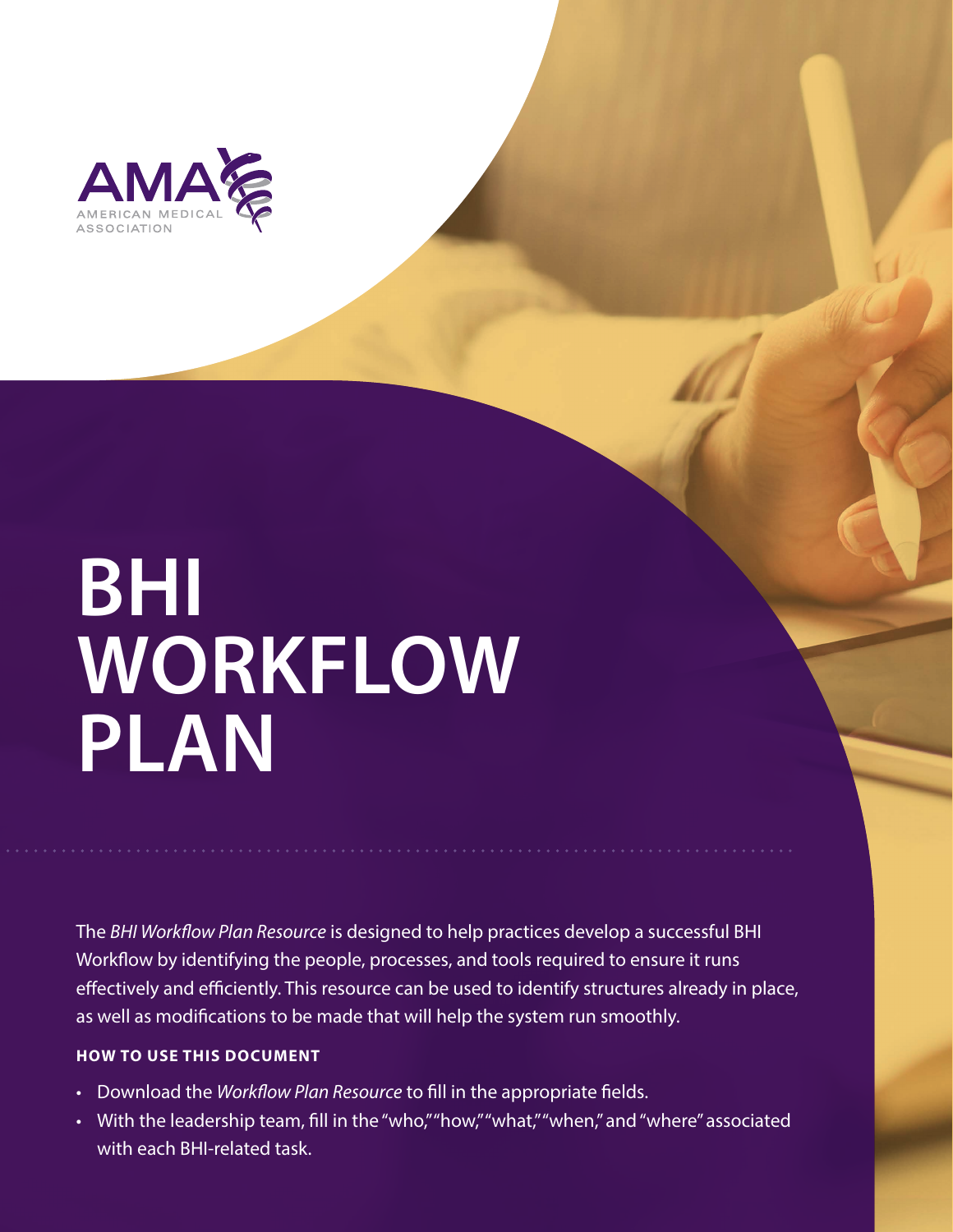### **TASK**

What is being accomplished?

#### **W H O I S INVOLVED?**

What is their name and title? What skills/certification/ credentials do they require? Who is the secondary point person and what is their title, if needed?

#### **HOW IS THE TASK COMPLETED?**

What subsequent steps are taken?

How is this being documented and in what type of documentation

template? How is this being communicated to the integrated team?

**W H AT I S REQUIRED?**

or forms are required to complete this task?

### **WHEN DOES THIS TAKE PLACE?**

What tools, resources, and/ At what point does this task take place?

How long should this task take? (Provide a range if variable)

Where does this task take place (e.g., clinic, partner agency, patient room, via telehealth, etc.)?

**WHERE DOES THIS TAKE PLACE?** 

| <b>IDENTIFY</b><br><b>AND ENGAGE</b><br><b>PATIENTS</b> | Receive referral or schedule<br>consult prompting initial BH<br>screening                                                     |  |  |  |
|---------------------------------------------------------|-------------------------------------------------------------------------------------------------------------------------------|--|--|--|
|                                                         | Obtain patient consent to<br>engage with BHI services, as<br>needed                                                           |  |  |  |
|                                                         | Review with the patient past<br>medical history (PMH), drug<br>history (DH), family history<br>(FH) and social history (SH)   |  |  |  |
|                                                         | Perform BH screening,<br>save data and scores,<br>and recommend further<br>assessment as indicated                            |  |  |  |
|                                                         | Introduce BH specialist (if<br>available) and schedule<br>assessment                                                          |  |  |  |
|                                                         | Engage patient via shared<br>decision-making                                                                                  |  |  |  |
| <b>INITIATE</b><br><b>TREATMENT</b>                     | Perform BH assessment                                                                                                         |  |  |  |
|                                                         | Review assessment<br>with patient to validate<br>conclusions and avoid<br>overestimation or<br>underestimation of<br>symptoms |  |  |  |
|                                                         | Identify BH issue/disorder                                                                                                    |  |  |  |
|                                                         | Diagnose BH disorder, if<br>present                                                                                           |  |  |  |
|                                                         | Develop BH treatment plan<br>and discharge plan via<br>shared decision-making with<br>the patient                             |  |  |  |
|                                                         | Conduct patient education<br>(explain symptoms and<br>diagnosis, treatment plans,<br>medication and side effects,<br>etc.)    |  |  |  |